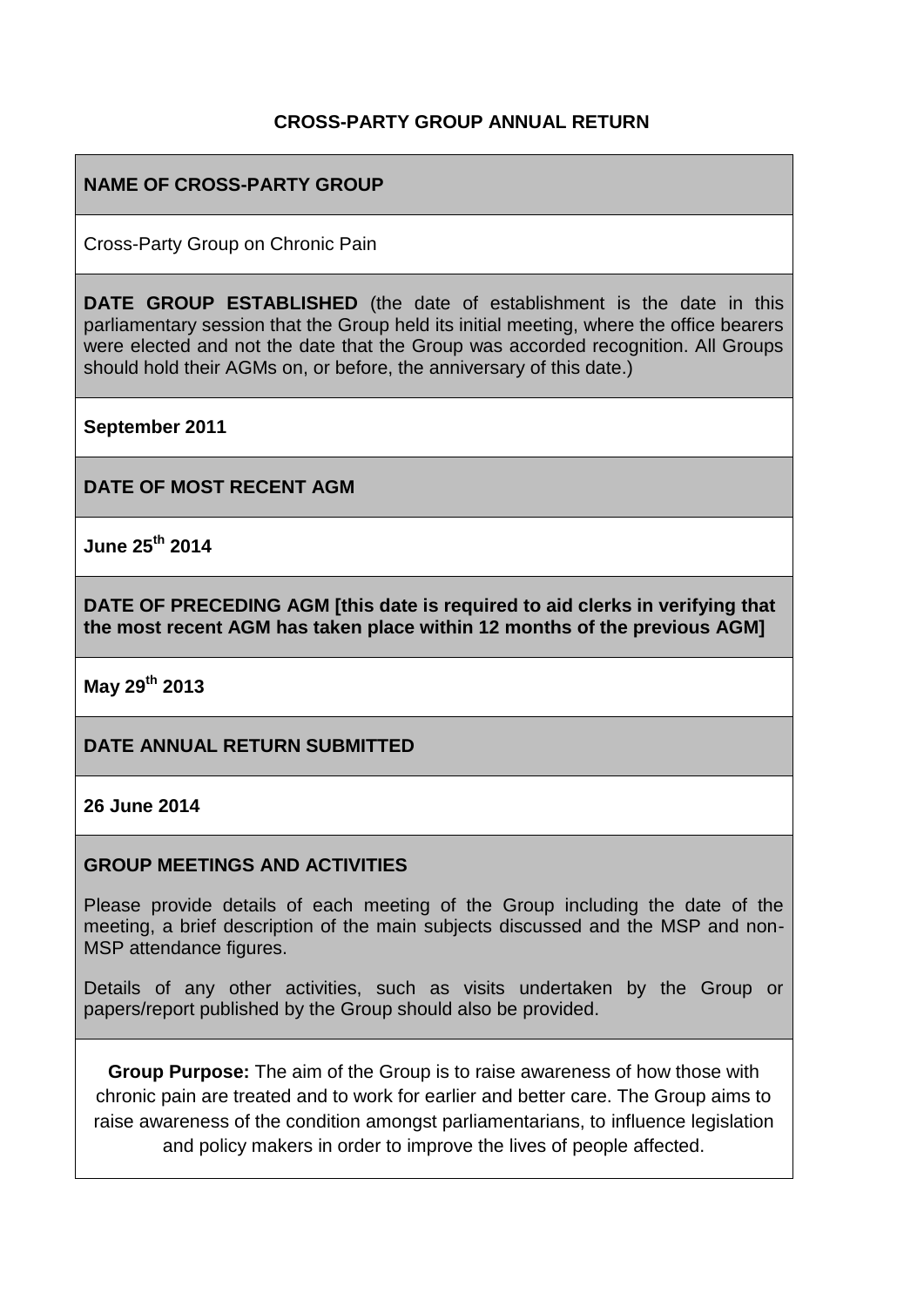# **Highlights 2013-2014**

 \*A remarkable year of achievement for the Cross Party Group – which has for over 12 years campaigned to create a Scottish residential service for chronic pain patients instead of sending some severe sufferers as far as Bath in Somerset. Also, fought for radical improvements in day services.

\*Announcement by the Health Secretary Alex Neil that the first Scottish Residential Centre of Excellence will be created and that all Health Boards were being asked to report to him on their plans for improving day services. Full Parliamentary debate, 2 hours 40 minutes, with unanimous backing from all MSPs.

\*Petition by CPG members Susan Archibald and Dorothy-Grace Elder who gave detailed evidence on the above. This was welcomed as "an excellent petition" by the Public Petitions Committee, who investigated over several months and their work helped achieve the breakthrough on improvements.

Many thanks to the CPG co conveners Jackie Baillie, Jackson Carlaw and John Wilson for their strong support throughout all these endeavours for patients.

\*Some CPG volunteers and the Alliance were asked to re-write a Consultation on residential services to make it suitable for patients, after the Government withdrew an earlier official attempt. The re-write achieved a large response, with 75% for one residential centre of excellence.

\*The CPG had led criticism of an Update Report in 2012 which failed to reveal key information on shortages in Chronic Pain clinics and was condemned in the media as a "whitewash".. Healthcare Improvement Scotland apologised, promised the CPG transparency in future and commenced a new, detailed report under Dr Lesley Holdsworth who has kept the CPG informed throughout.

Dr Holdsworth's HIS report was published in April 2014. It is the first to include extensive details of large waiting lists and staff shortages at Chronic Pain Clinics – some specialities had waiting lists of two years and over . The report was much publicised and is intended to lead to urgent action. Our thanks to Dr Holdsworth and the "health watchdog".

The voluntary secretary Jacquie Forde was thanked for improved communication within the CPG and external National Bodies.

• 10 + New members were welcomed to the Group

**May 29 2013** AGM and general meeting to discuss issues raised in the Scottish Parliament debate that day.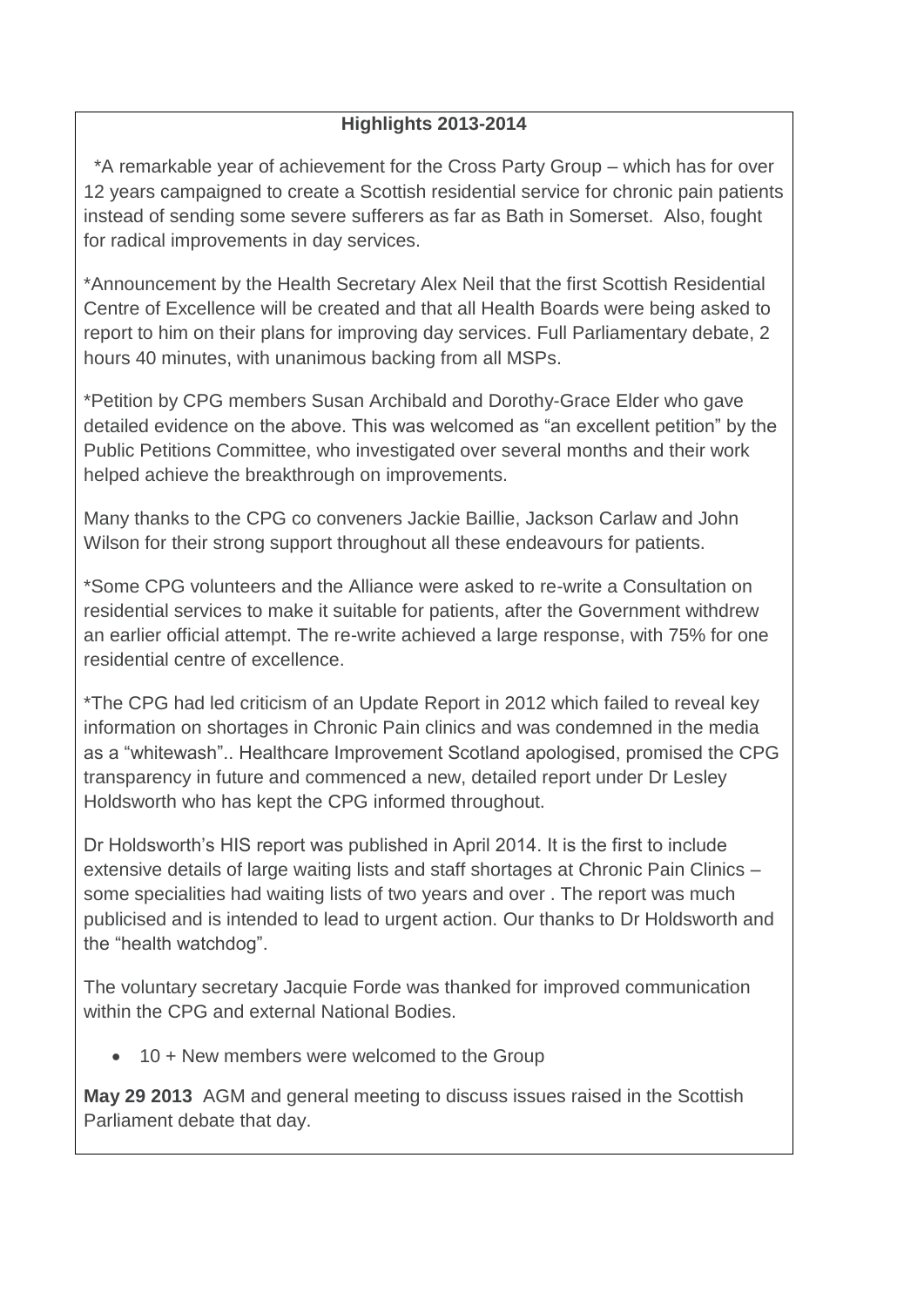Co conveners Jackie Baillie, John Wilson and Jackson Carlaw re-elected

Voluntary Secretary Jacquie Forde re-elected.

**September 3rd 2013** – Meeting chaired by Jackson Carlaw MSP.

Two speakers at this meeting .

Dr Holdsworth of Healthcare Improvement Scotland presented on the Scottish Model for Chronic Pain and Andrew Strong from the Alliance discussed the outputs from the Alliance meeting on the Specialist Residential Service Consultation. ( Full minutes on Parliament website)

3 MSP's and 30 non MSP's attended. Apologies noted from 25 non MSP individuals and members.

No refreshments were supplied at this meeting.

**December 17th Meeting 2013**– Meeting chaired by John Wilson MSP

Speakers for this meeting were : Fiona Collie of Carers Scotland who spelled out the problems and money shortages of carers, many of whom deal with chronic pain.

Dr Lesley Holdsworth of Healthcare Improvement Scotland (HIS) gave an Update presentation on her work, which included part of the new data collection. She said HIS was anxious to get it right and a full report would be issued in the spring. She confirmed data would include staffing time/numbers and patient numbers and data on continuing patients as well as new referrals, among points which the CPG sought.

PATIENT REPRESENTATION: ACCEPTANCE AND EXCLUSIONS

A letter from Michael Matheson, public health minister, assured the CPG that Government had heeded their request that more patients be appointed to the National Steering Group and sought "patient representatives from across Scotland".

3 MSP's , 20 non MSP's and apologies were noted from 27 non MSP's.

Tea, coffee and biscuits for this meeting were personally funded by the co convenors

**April 1st Meeting 2014** – Meeting chaired by Jackson Carlaw MSP

.Lesley Holdsworth updated the group on a new report soon to be published where she presented on headlines from "Chronic Pain Services in Scotland- Where are we now?"

.Exclusion of patient volunteers other than those nominated by their local establishments was raised again. Two complaints concerned patients from Fife and Glasgow who had tried to volunteer as patient representatives on Service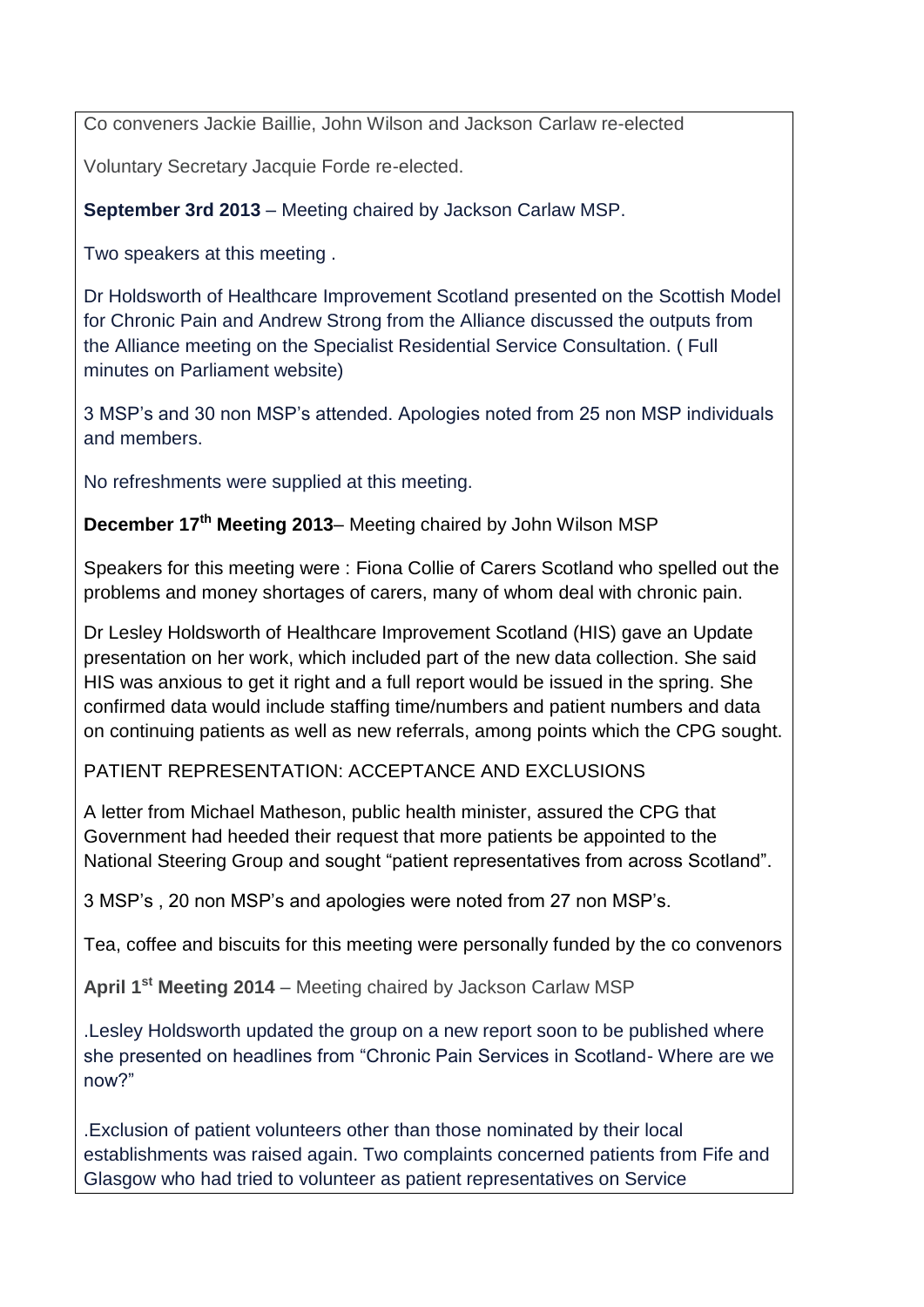Improvement Groups or the National Steering Group who said they'd received no information or help. A third was from a Forth Valley patient anxious to contact his patient representative who said he had been given no contact though he'd tried since winter 2013-14. He particularly wished to draw attention to long waiting lists at Forth Valley which he claimed were over 2 years for clinical psychology. (This later proved to be correct).

3 MSP's , 31 non MSP's , apologies noted from 25 non MSP's

No refreshments were supplied for this meeting.

# **AGM June 25th 2014**

Chaired by Jackie Baillie MSP.

Co Conveners MSPs Jackie Baillie and John Wilson were re-elected.

Dorothy-Grace Elder was elected voluntary secretary.

Jackson Carlaw MSP had ended his term of office as Co-Convener. The Chair and the Group thanked Jackson for all his help over the years in driving forward improvements for pain patents.

Jacquie Forde resigned as voluntary secretary but will remain a member. The Chair and Group thanked her for her work and help and wished her a speedy recovery from an operation which prevented her attendance. Jacquie had circulated her thanks to the group for their support and congratulations on the CPG's achievements.

The CPG decided to write to the new chair of the Steering Group, Dr Mary Harper, asking if the SG and SIGs would tackle health boards directly over the long waiting lists and staff shortages shown in the Healthcare Improvement Scotland report in April 2014. There were concerns over whether the Service Improvement Groups would be effective on these patient priorities despite £1.3 million in public funding. Also, Dr Harper is to be asked to change the recruitment process for SIG and Steering Group patient and health professional representation to an open system, normally used by official bodies: eg advertising. Concerns were expressed over the private system of selection, as patients had reported being "blocked" if they were "outsiders", and not given application information.

A health professional also issued a Report to the Group on waiting months for any reply and being unable to obtain clear information on what her local SIG would actually do, despite extensive attempts. She was invited only to one to one meetings, not to attend a SIG and felt outside volunteers were not wanted. Letter action: Dorothy-Grace Elder

Also, minutes of previous AGM approved, and minutes of meeting of April 1, 2014. Even more new CPG members have been added, including Jim Hume MSP, Lib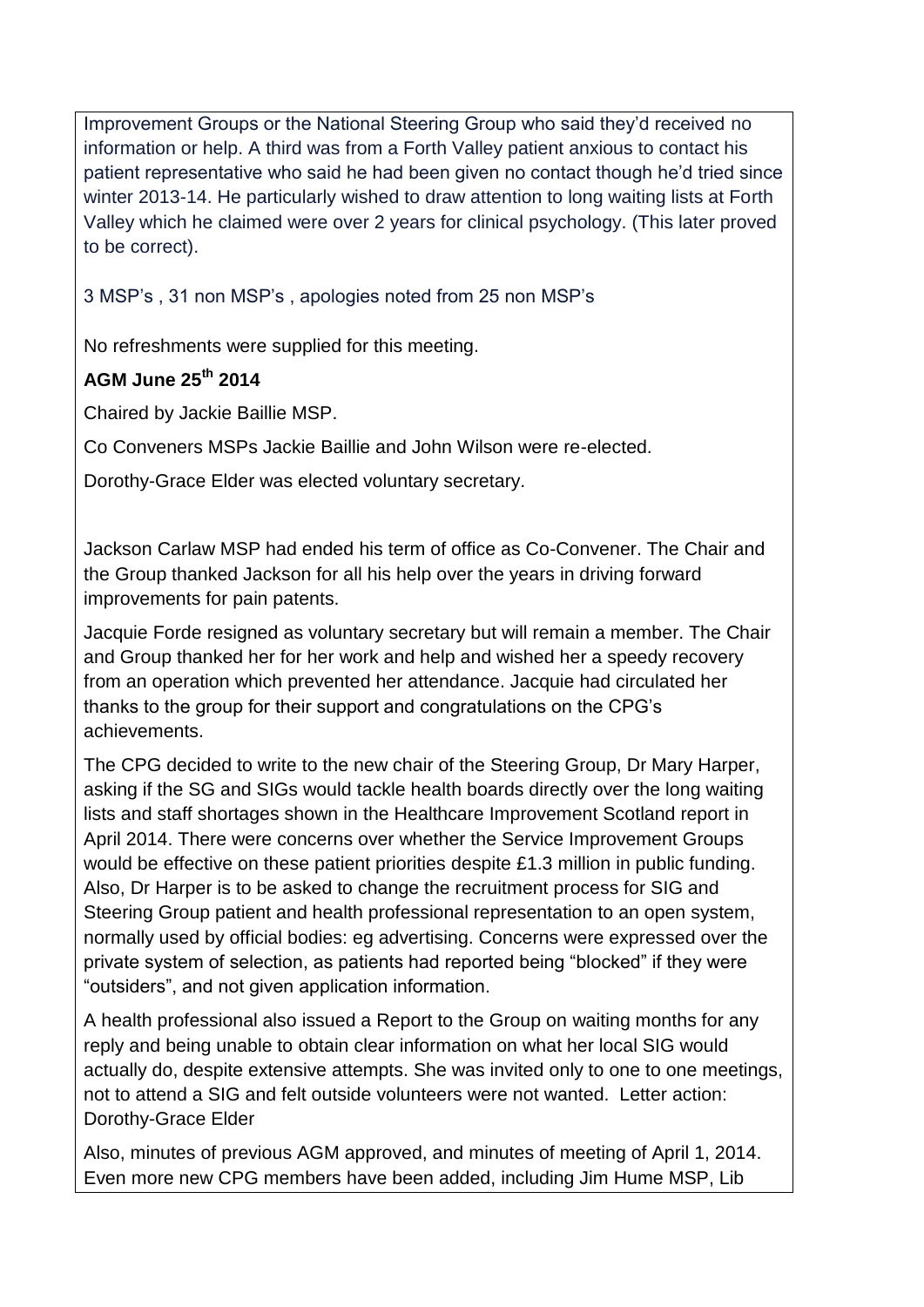Dem health spokesman.

Attendance: 2 MSPs, 28 non members.

(The above is the formal part of the meeting with MSPs present; June 25 was a difficult day for MSPs and CPGs to meet as parliament sat until 7.15pm. Earlier, the group heard informally from the new lead pain clinician, Professor Blair Smith)

## **MSP MEMBERS OF THE GROUP**

Please provide names and party designation of all MSP members of the Group.

Jackie Baillie MSP Labour

Jackson Carlaw MSP Conservative

John Wilson MSP SNP

Jim Hume, MSP, Liberal Democrat

Dr Richard Simpson MSP Labour

Michael McMahon MSP Labour

Malcolm Chisholm MSP Labour

## **NON-MSP MEMBERS OF THE GROUP**

For organisational members please provide only the name of the organisation, it is not necessary to provide the name(s) of individuals who may represent the organisation at meetings of the Group.

| Individuals | <b>Martin Tighe</b>              |
|-------------|----------------------------------|
|             | Jacquie Forde                    |
|             | <b>Lord George Foulkes</b>       |
|             | Dr Colin Rae                     |
|             | <b>Margaret McInnes</b>          |
|             | <b>Councillor Frank McAveety</b> |
|             | Linda Mawson                     |
|             | <b>Frank Mawson</b>              |
|             | Professor J McEwen               |
|             | Pete McCarron                    |
|             | Dr Martin Johnson                |
|             | <b>Claire Grieve</b>             |
|             | <b>Michael Grieve</b>            |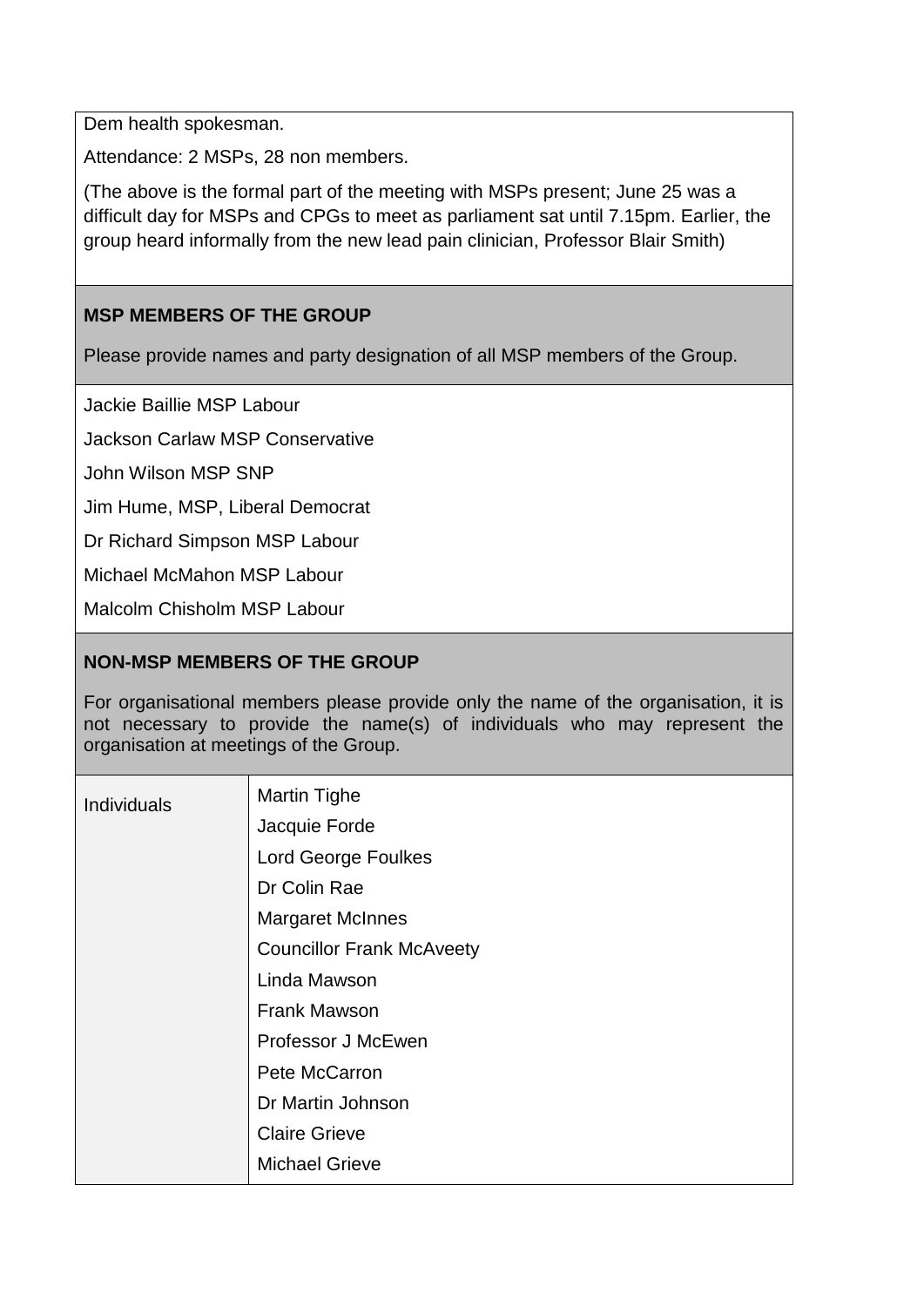|               | Dorothy Grace Elder                 |
|---------------|-------------------------------------|
|               | John Thomson                        |
|               | Jim Scanlon                         |
|               | Martha Heaney                       |
|               | Jean Rafferty                       |
|               | <b>Anne Cassels</b>                 |
|               | Anne Murray                         |
|               | <b>Christine Martin</b>             |
|               | Dr Sabu James                       |
|               | <b>Professor Martin Steultjens</b>  |
|               | Janette Barrie                      |
|               | Pat Roche                           |
|               | <b>Alasdair Barron MBE</b>          |
|               | <b>Heather Cameron</b>              |
|               | Paulo Quadros                       |
|               | Kenny Boyle                         |
|               | Helen McLuskey                      |
|               | <b>Catherine Hughes</b>             |
|               | Julie Mcanulty                      |
|               | Ooi Thye Chong                      |
|               | Professor Tim Eden                  |
|               | <b>Bailie Josephine Docherty</b>    |
|               | Maire Whitehead,                    |
|               | Dr David Weeks                      |
|               | <b>Bill Sinclair</b>                |
|               | <b>Claire Schiavone</b>             |
|               | Laura Clark                         |
|               |                                     |
| Organisations | Action on Pain                      |
|               | <b>Community Pharmacy Scotland</b>  |
|               | <b>Royal Pharmaceutical Society</b> |
|               | Healthcare Improvement Scotland     |
|               | Gruenthal                           |
|               | Leuchie House                       |
|               |                                     |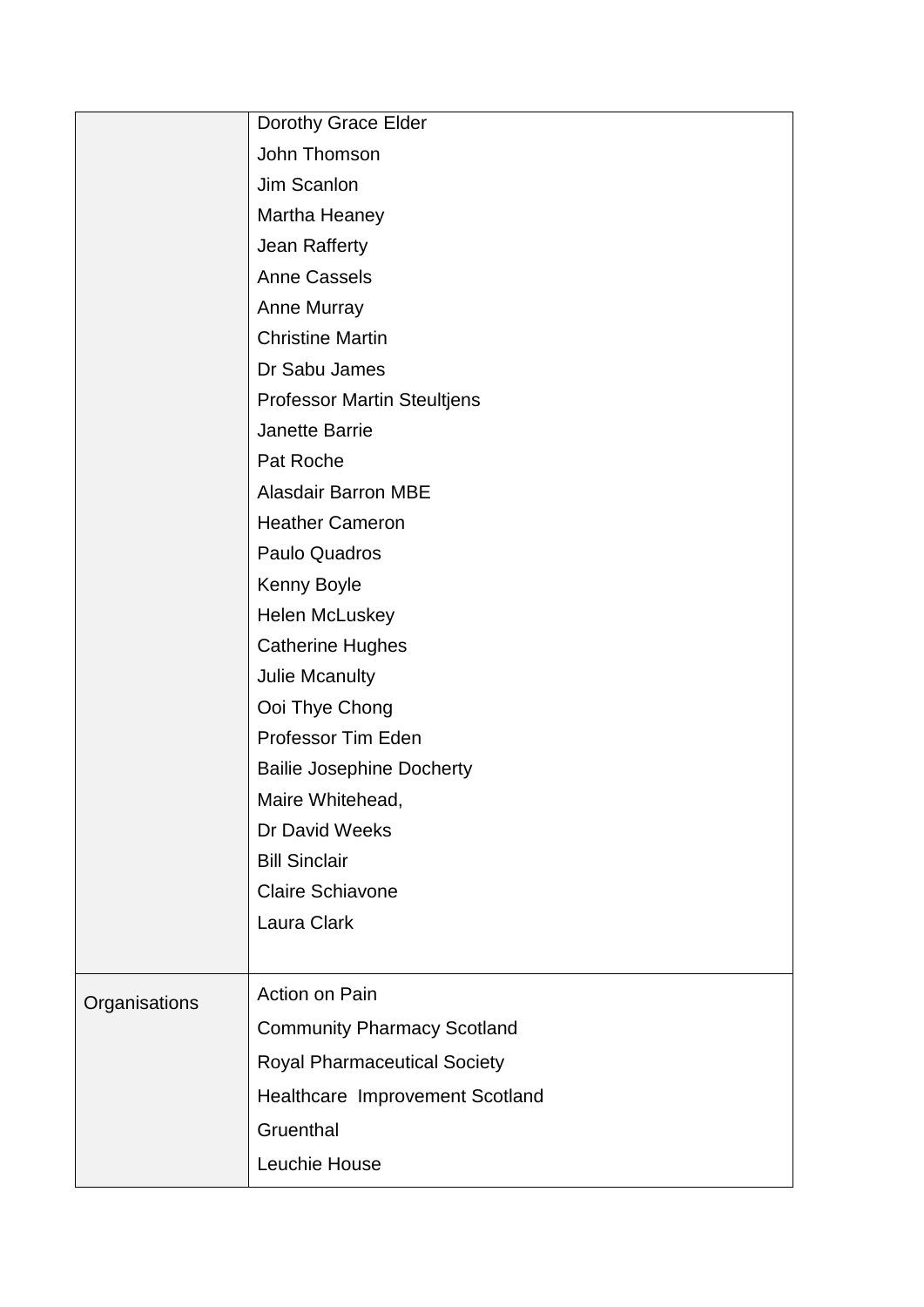| The Health & Social Care Alliance                  |
|----------------------------------------------------|
| Medtronic                                          |
| Pain Association                                   |
| Pain Concern                                       |
| <b>BMA</b>                                         |
| <b>Arthritis Care</b>                              |
| <b>RCN</b>                                         |
| <b>Scottish Neurological Society</b>               |
| Int Life                                           |
| <b>National Osteoporosis Society</b>               |
| <b>Reckitt Benckiser</b>                           |
| <b>NHS GGC</b>                                     |
| <b>NHS Lothian</b>                                 |
| <b>RCGP</b>                                        |
| Scottish Massage Therapists Association            |
| <b>Napp</b>                                        |
| <b>Chartered Society of Physiotherapy Scotland</b> |
| Fibromylagia Scotland                              |
|                                                    |
|                                                    |

# **GROUP OFFICE BEARERS**

Please provide names for all office bearers. The minimum requirement is that two of the office bearers are MSPs and one of these is Convener – beyond this it is a matter for the Group to decide upon the office bearers it wishes to have. It is permissible to have more than one individual elected to each office, for example, coconveners or multiple deputy conveners.

| Convener               | Jackie Baillie MSP, John Wilson MSP |
|------------------------|-------------------------------------|
| <b>Deputy Convener</b> |                                     |
| Secretary              | Dorothy-Grace Elder                 |
| <b>Treasurer</b>       | n/a                                 |